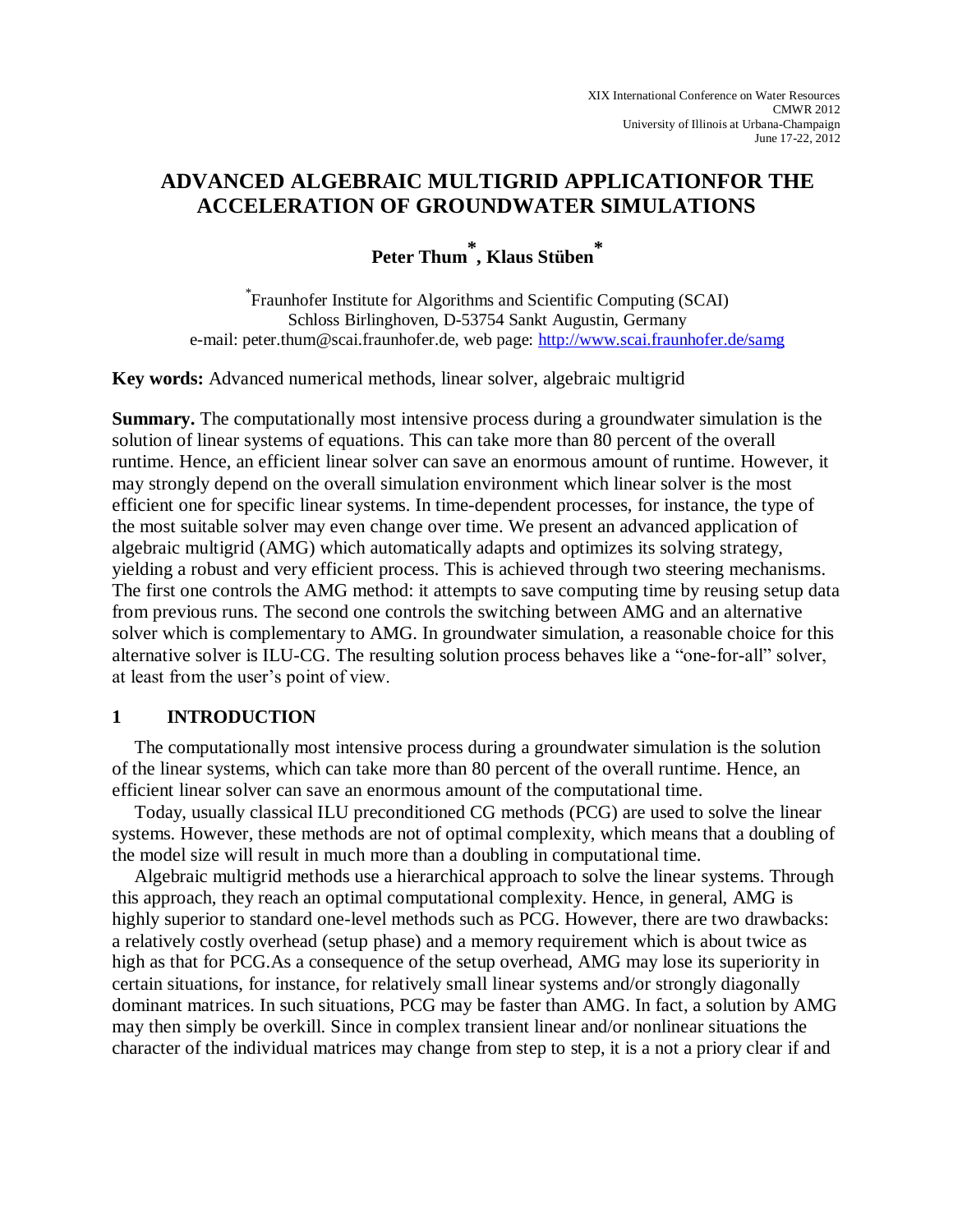when AMG will be faster than PCG. This depends on various details such as the discretization in time, the time stepping, and the complexity of the model considered as well as its size.

It is clear that, in general, we cannot expect a single solver to be optimal throughout a whole simulation. Hence, we introduce a "solver control" which provides an adaptive optimization of the solving strategy, i.e., depending on some given criteria, the most suitable solver (either AMG or PCG) is automatically and dynamically selected at run time. Additionally, whenever AMG is the currently "active" solver, AMG's setup overhead will automatically be reduced by reusing setup data from previous linear systems whenever reasonable.

The presented solver control is available as part of the SAMG solver library developed by Fraunhofer SCAI. Apart from efficient AMG-based solver modules, SAMG includes also various one-level solvers such as PCG as well as direct methods. The control switches between two predefined solvers and decides which one will be better suited for a linear system given.

Furthermore, the AMG-modules of SAMG are parallelized by state-of-the-art techniques, allowing making efficient use of today's multi-core computers and CPU clusters.

#### **2 ADVANCED ALGEBRAIC MULTIGRID FOR GROUNDWATER SIMULATION**

The basic equation in groundwater flow simulation in the steady state case writes

$$
-\nabla \cdot \mathbf{K} \nabla p = \mathbf{W},\tag{1}
$$

where p is the hydraulic head, K is a hydraulic conductivity tensor, and W is a source/sink term. Considering common discretization methods like finite elements differences or finite volumes, this elliptic partial differential equation (PDE) usually leads to an M-matrix. M-matrices are perfectly suited for the algebraic multigrid method (AMG).

#### **2.1 Brief introduction to algebraic multigrid**

AMG accelerates the convergence of the iterative solution of large sparse linear systems by creating a hierarchical process. The motivation for such methods arises from the inability of classical one-level iterative solvers to efficiently reduce the approximation error from iteration to iteration. Classical one-level iterative solvers typically experience a slow convergence, as they cannot handle all error frequencies effectively. To be more specific, the high frequency error components are reduced much faster than the low frequency components. AMG constructs a sequence of lower dimensional systems only based on the matrix itself. Thus, no information about the grid or physical geometry is required beyond what is already contained in the coefficient matrix. On the coarser levels, the low error frequencies of the fine level become higher frequency and, hence, each error frequency can be reduced efficiently at an appropriate level. If combined with some reasonable smoothing process, the lower dimensional systems can be used to correct the higher dimensional ones.

Algebraic multigrid methods proceed in two phases for solving a linear system of equations: a setup phase in which the hierarchical components are set up, and a cycling phase in which the linear system is iteratively solved. Due to its hierarchy, AMG provides optimal complexity,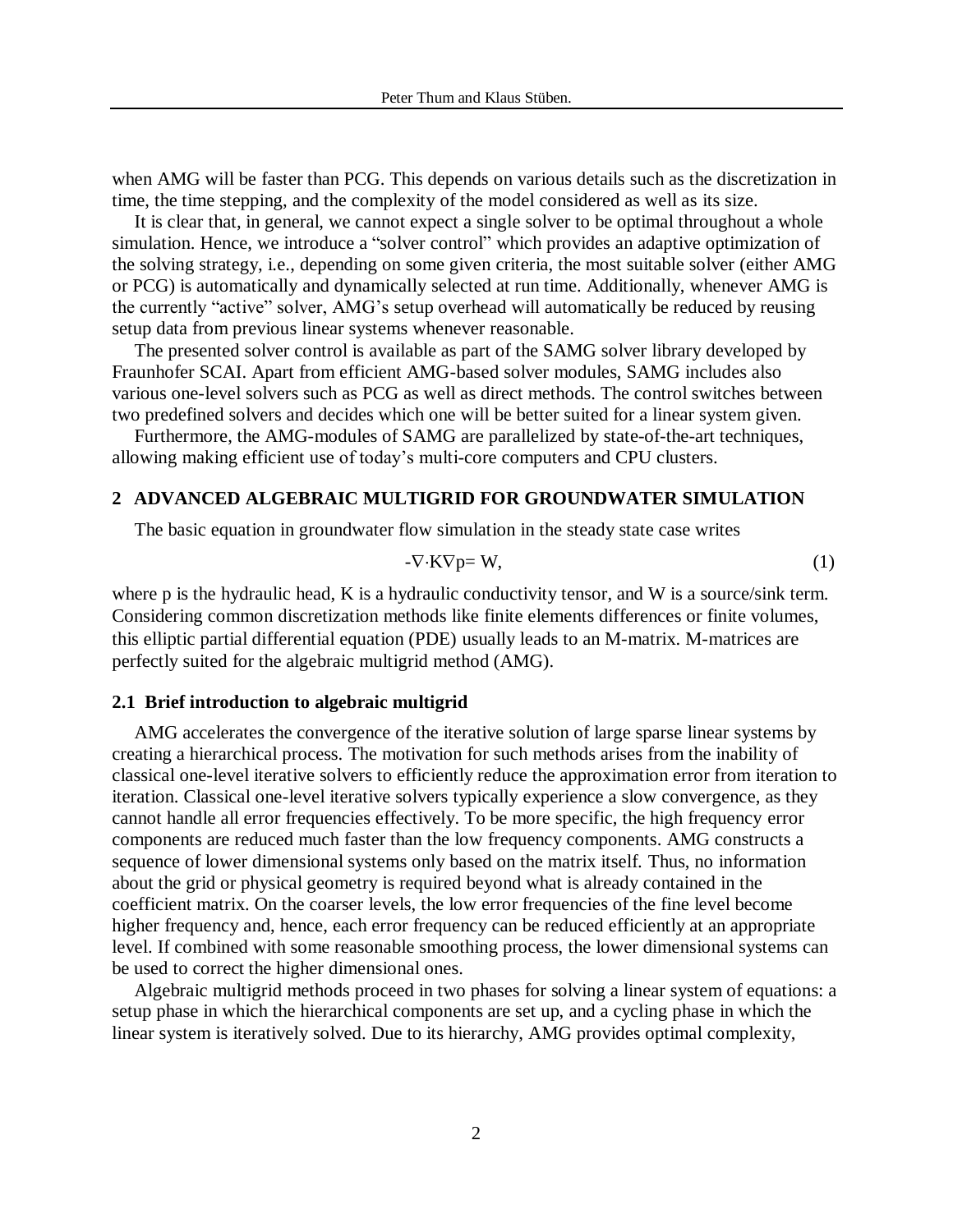which means that the time for solving a linear system depends on its size only linearly. AMG can be implemented as a plug-in solver, provided that the underlying matrix satisfies certain properties (like sparsity and ellipticity).

Although the development of AMG goes back to the early eighties, it still provides one of the most efficient, and notable robust, algebraic methods to solve elliptic problems<sup>1</sup>. One computational advantage of this process is that only the coarsest system requires a direct solution and the operations on all the other levels are simply matrix-vector multiplications. The only drawbacks of AMG are the before-mentioned overhead in terms of the setup phase and its increased memory requirement.



Figure 1: Algebraic multigrid hierarchy (left) and SAMG solver control mechanism

## **2.2 The SAMG solver control**

The SAMG solver control (SSC) is a framework, which attempts to optimize its solving strategy for classes of similar linear systems automatically. The goal of this is to obtain a "onefor-all" solver, at least from the user's point of view.

The SAMG solver control consists of two control mechanisms: One solely for the AMG method used (primary control, SSC1) and one for the switching between solvers (secondary control, SSC2), see Figure 1.

- SSC 1 optimizes the AMG performance by analyzing the solver behavior of previous time steps and reuses parts of the old solver setup.
- SSC 2 analyzes the behavior of the selected solver and switches to a different preselected solver (e.g. iterative one-level), if this turns out to be more efficient.

SSC1 is able to analyze AMG's behavior of previous linear systems and (automatically) detect if setup information of previous runs can be reused in order to minimize overall runtime<sup>2</sup>.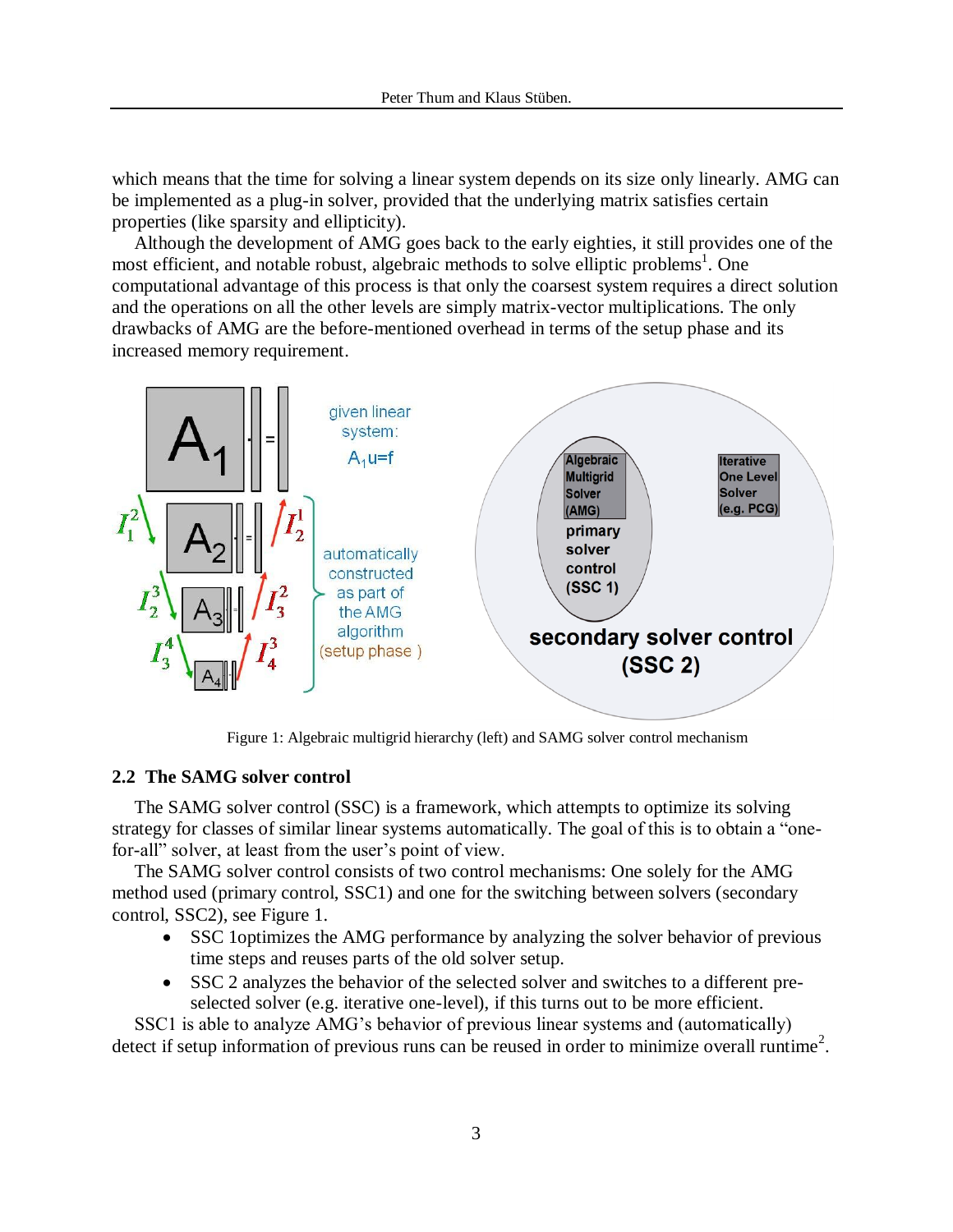The reuse of setup information is possible because subsequent linear systems in non-linear and/or transient simulations typically change only slightly regarding their algebraic properties. This way SAMG is able to reuse parts or all of previous expensive setup phases whenever possible, which significantly reduces overall runtimes.

SSC2 switches between two different predefined solvers. These two solvers should complement each other so that runtime can be saved if the properties of the linear system change during a simulation. In groundwater simulation, two suited solvers are AMG and PCG. Considering transient simulation with very small time-steps, for instance, the linear systems typically get very diagonally dominant. Hence, ILU-CG (PCG) solvers are very effective since they usually need only very few iterations to find a solution. In such cases, AMG is overkill since an iteration of AMG already costs as much as 2 to 3 ILU-CG iterations. On the other hand, considering large linear systems, big time-steps, or steady-state simulations AMG usually turns out to be considerably faster and more robust than PCG.

In order to ensure an efficient solving approach, the secondary controlSSC2takes the following aspects into account to decide whether AMG or PCG shall be used:

- memory requirement,
- runtime.
- convergence rate,

where the convergence rate is defined as  $r = \left(\frac{r}{r}\right)$  $\frac{out}{r_{in}}$  $\mathbf{1}$ where  $r_{out}$  denotes the output residual, the input residual, and the number of linear iterations.

SSC2 keeps track of the performance of the two linear solvers. If necessary, it switches between solvers. Hence, considering a transient model that is most efficiently solved with just a fixed one of the solvers, the control mechanism will detect this at the expense of a small overhead (up to a few percent, say). However, for models with matrix properties changing strongly during the simulation, the solver control might become faster than either one of the solvers solely, since the role of the solvers in terms of better efficiency might change during the simulation.

Especially for simulations with many linear systems, runtime can usually be reduced. We will investigate the performance of the SAMG solver library on several industrial relevant models for the popular simulation codes MODFLOW 2005 and FEFLOW. More details of the models can be found in previous publications<sup>2, 3</sup>.

In the following, we refer to SSC if both control mechanisms, SSC1 and SCC2, are activated, and we refer simply to SAMG if neither of the control mechanisms is activated (i.e., plain AMG is used).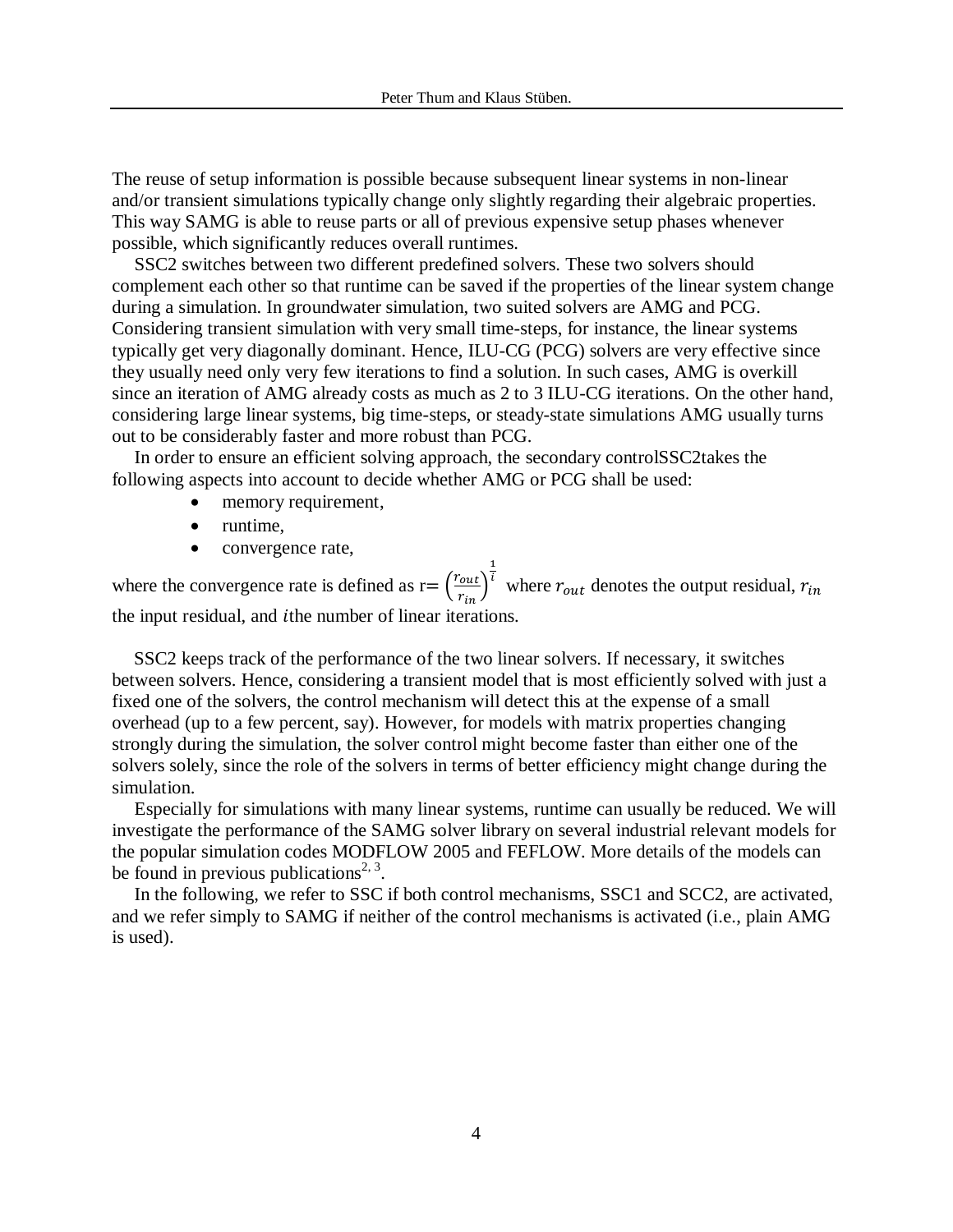## **3 NUMERICAL EXPERIMENTS**

#### **3.1 Linear steady-state**

For steady state models, SAMG is usually faster than common PCG solvers by one to two orders of magnitude. The reason for this is the relatively weak diagonal dominance of the linear systems, which effects PCG's convergence negatively. AMG's convergence, on the contrary, is nearly independent of the diagonal dominance. Hence, the performance gain can be enormous. Due to AMG's optimality, the performance gain increases with increasing model size, see Figure 1. Since in the case of linear steady-state models only one linear system has to be solved SSC1 is not used. SSC2 is also deactivated due to the superior behavior of SAMG.



Figure1: Steady state models: Runtime comparison between PCG and SAMG

#### **3.2 Nonlinear steady-state**

Considering non-linear problems, the performance gain depends not only on the size of the linear system but also on the linearization method used and on the strength of the nonlinearity. Highly nonlinear models usually require the linear systems to be solved much more accurately than in the case of weakly nonlinear models. As a rule of thumb, the more accurately the linear system has to be solved, the higher the performance gain of SAMG compared to PCG will be. The reason for this is that one AMG iteration costs as much as 3 to 5 PCG iterations. Hence, if PCG only needs two iterations to reach the required accuracy, say, AMG is not able to beat it.

For non-linear models, more than one linear system has to be solved. It pays often off to reuse setup data from previous runs. Hence, we activate SSC1 for non-linear steady-state models.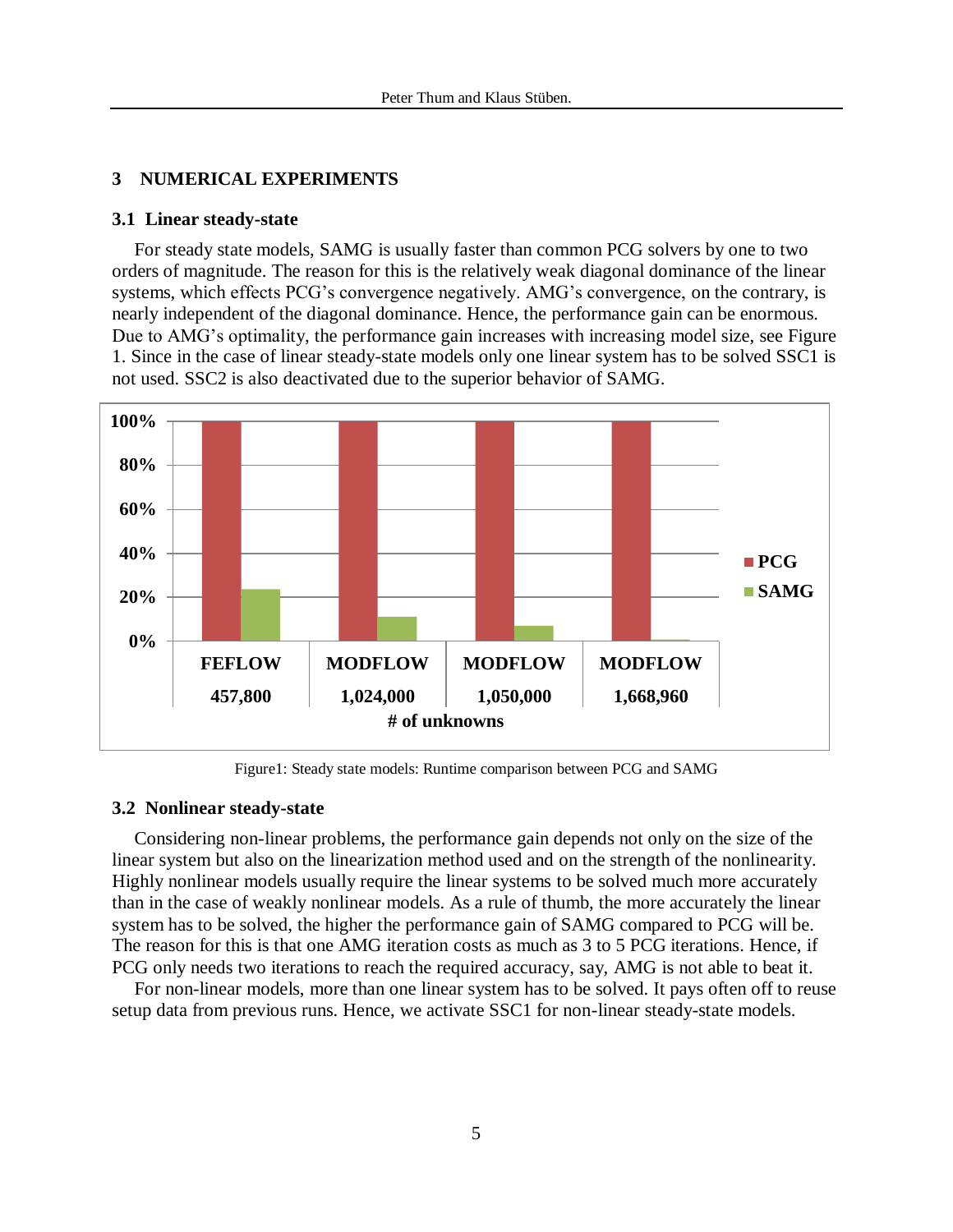| Model | Cells/Unknowns | <b>PCG</b> | SSC <sub>1</sub> |
|-------|----------------|------------|------------------|
| 1a    | 158,550        |            | 0.06             |
| 1b    | 158,550        |            | 0.26             |
|       | 1,476,225      |            | 0.43             |
|       | 1,728,000      |            | 0.24             |

Table1: Non-linear steady state MODFLOW models: Runtime comparison between PCG and SSC1. Runtimes scaled so that PCG's runtime is always 1.

Table 1 shows the results for four non-linear steady-state models. The models were set up for MODFLOW 2005, which uses Picard iteration for the linearization of the system. Models 1a and 1b differ only in the well properties and hydraulic conductivities.

### **3.3 Transient case**

For transient simulations, we use SSC=SSC1+SSC2 which means that SAMG automatically tries to find the better of the two solvers in terms of runtime and robustness, and that AMG's setup will be reused if possible. This "full control" is reasonable for transient cases since it is not a priori clear whether PCG or AMG is suited best. For instance, AMG is perfectly suited for linear systems corresponding to relatively large time steps, or for systems that need a high accuracy, particularly in the non-linear case. PCG, on the other hand, tends to win for very small timesteps.

Figure 2 shows the results of PCG, SSC1 alone and the combination of SSC1 and SSC2 for various models. Model 1 makes use of an automatic time stepping and SSC is the fastest method the reason being the changing properties and time step lengths of the model over time.

Model 2 uses a relatively big constant time step length, which usually is beneficial for AMG methods. The PCG method is not shown here since it did not converge properly and led to a wrong simulation result for this model. SSC is able to detect this and decides to use the AMG solver, which – due to the small control overhead - results in a small overhead of 3%compared to SSC1 alone. Model 3 uses an automatic time-stepping, with many very small time-steps. Hence, overall, PCG is the best-suited solver in this case. Again SSC detects this at the expense of a small control overhead of 12%. The fourth as well as the fifth model use both predefined time steps of variable length. For both models, SSC1 turns out to be faster. As before, SSC detects the best solving process at a small control overhead of 12 and 3%, respectively.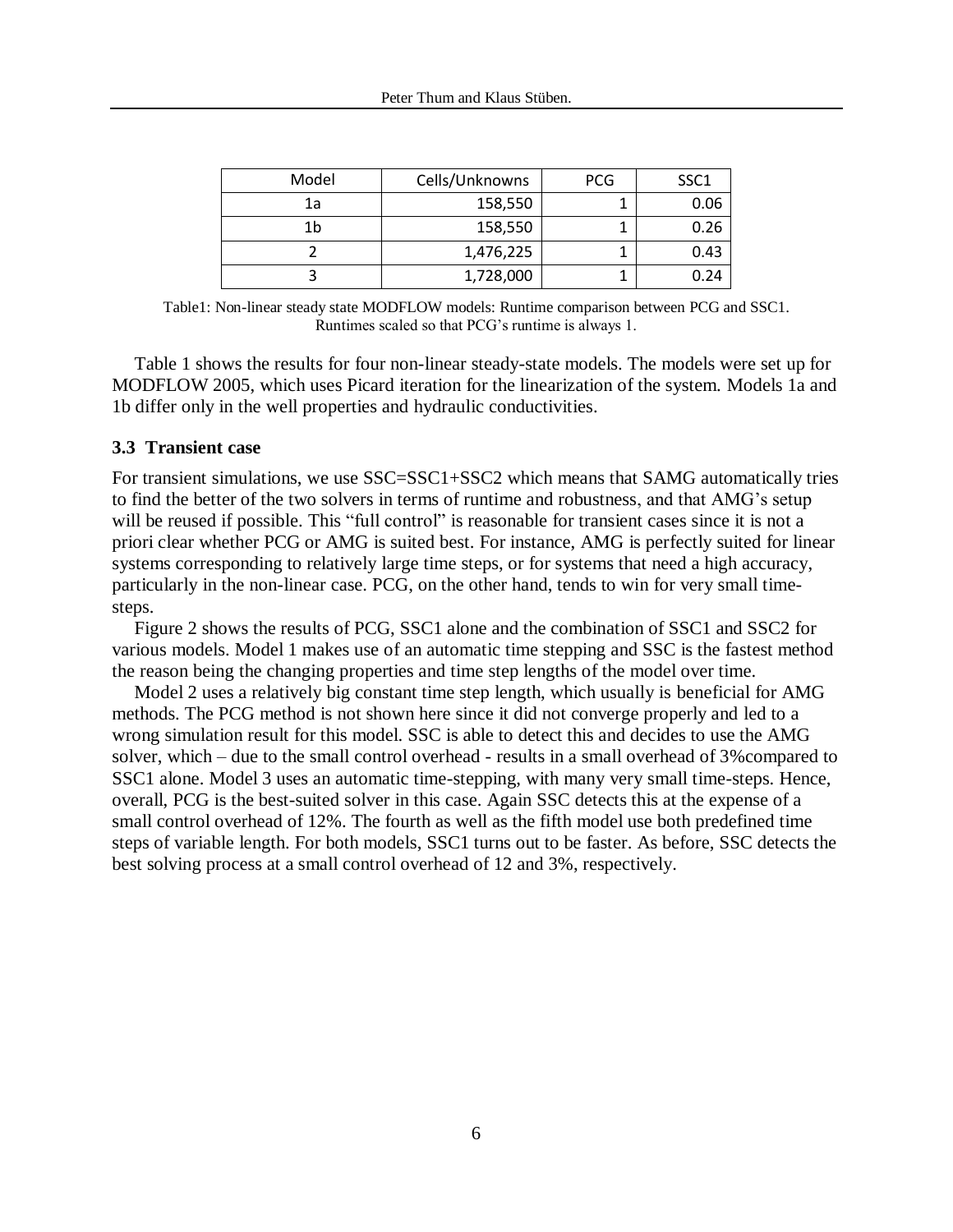

Figure 2: Runtime comparison for transient models between PCG,SSC1, andSSC 2

## **3.4 Parallel Performance**

When investigating parallel performance one often uses the notion parallel speed-up. Parallel speed-up on p threads is defined as the ratio of the execution times needed on one thread and on p threads. The higher the parallel speedup of a program is the better its parallel performance will be.



Figure 3: Parallel speedup of SAMG if applied to a typical linear system extracted from a MODFLOW simulation. The ideal (OPT) parallel speed-up is also drawn